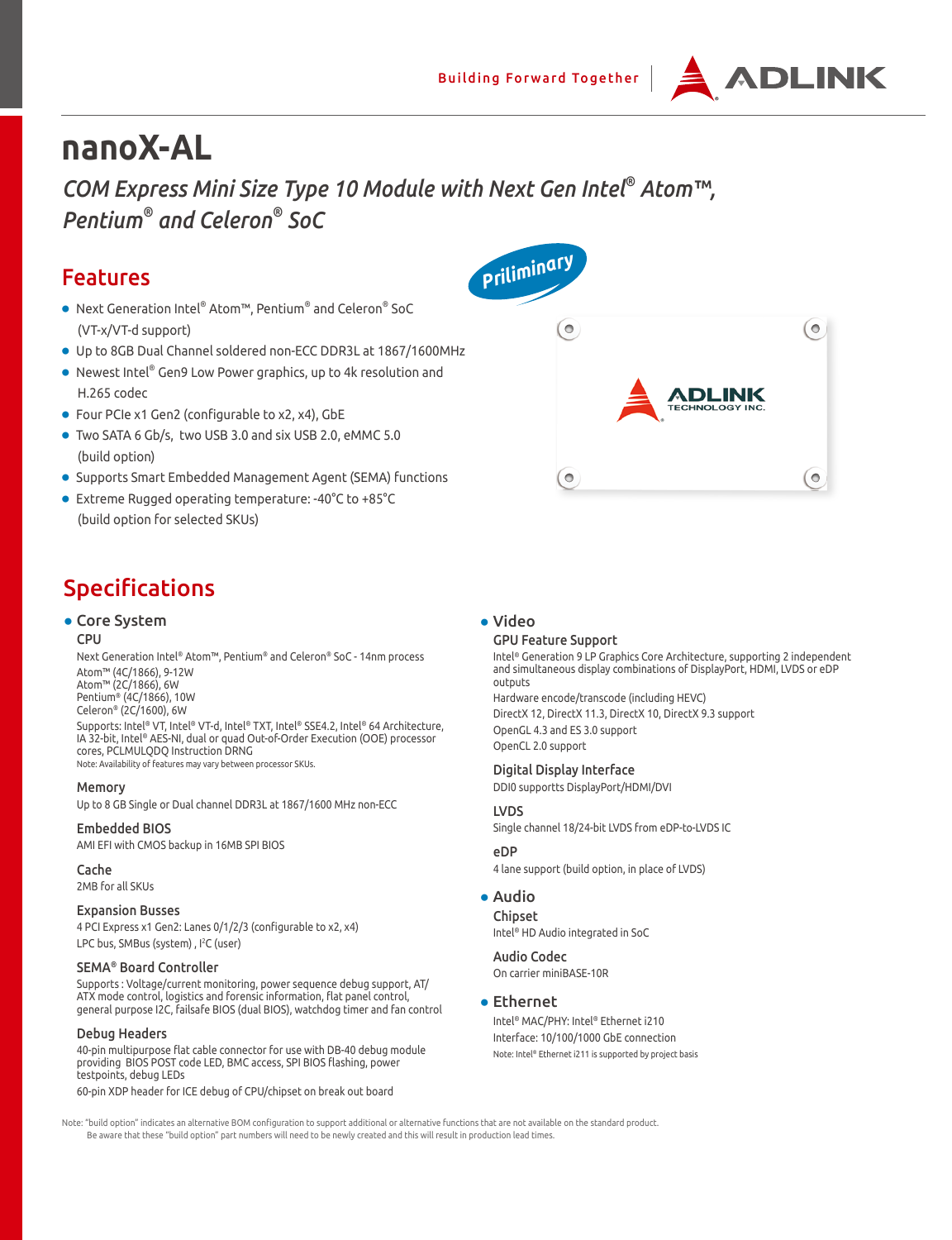## Building Forward Together



## Specifications

## ● I/O Interfaces

USB: 2x USB 1.1/2.0/3.0 (USB 0,1) and 6x USB 1.1/2.0 (USB 2,3,4,5,6,7) SATA: Two ports SATA 6Gb/s (SATA0,1) Serial: 2 UART ports (console redirection is TBD) eMMC: eMMC 5.0 (8/16/32GB, build option) GPIO/SD: 4 GPO and 4 GPI SD signal is a build option supported by project basis

## ● Super I/O

Supported on carrier if needed (standard support for W83627DHG-P)

## ● TPM (build option)

Chipset: TBD Type: TPM 2.0 (TBD)

## ● Power

Standard Input: ATX: 12V±5%, 5Vsb ±5%; AT: 12V±5% Wide Input: ATX: 4.75-20 V, 5Vsb ±5%; AT: 4.75-20V (Standard Temp. only) Management: ACPI 5.0 compliant, Smart Battery support Power States: C1-C6, S0, S3, S4, S5 and S5 ECO mode (Wake on USB S3/S4, WOL S3/S4/S5)

ECO mode: Supports deep S5 mode for power saving

## ● Mechanical and Environmental

Form Factor: PICMG COM.0 Rev 2.1, Type 10 Dimension: Compact size: 84 mm x 55 mm

## Operating Temperature

Standard: 0°C to 60°C Extreme Rugged: -45°C to +85°C (build option)

## Humidity

5-90% RH operating, non-condensing 5-95% RH storage (and operating with conformal coating)

## Shock and Vibration

IEC 60068-2-64 and IEC-60068-2-27 MIL-STD-202F, Method 213B, Table 213-I, Condition A and Method 214A, Table 214-I, Condition D

## **HAIT**

Thermal Stress, Vibration Stress, Thermal Shock and Combined Test

## ● Operating Systems

Standard Support Windows 10 64-bit, Linux 64-bit

## Extended Support (BSP) Linux 64-bit, VxWorks 64-bit (TBD)

Note: "build option" indicates an alternative BOM configuration to support additional or alternative functions that are not available on the standard product. Be aware that these "build option" part numbers will need to be newly created and this will result in production lead times.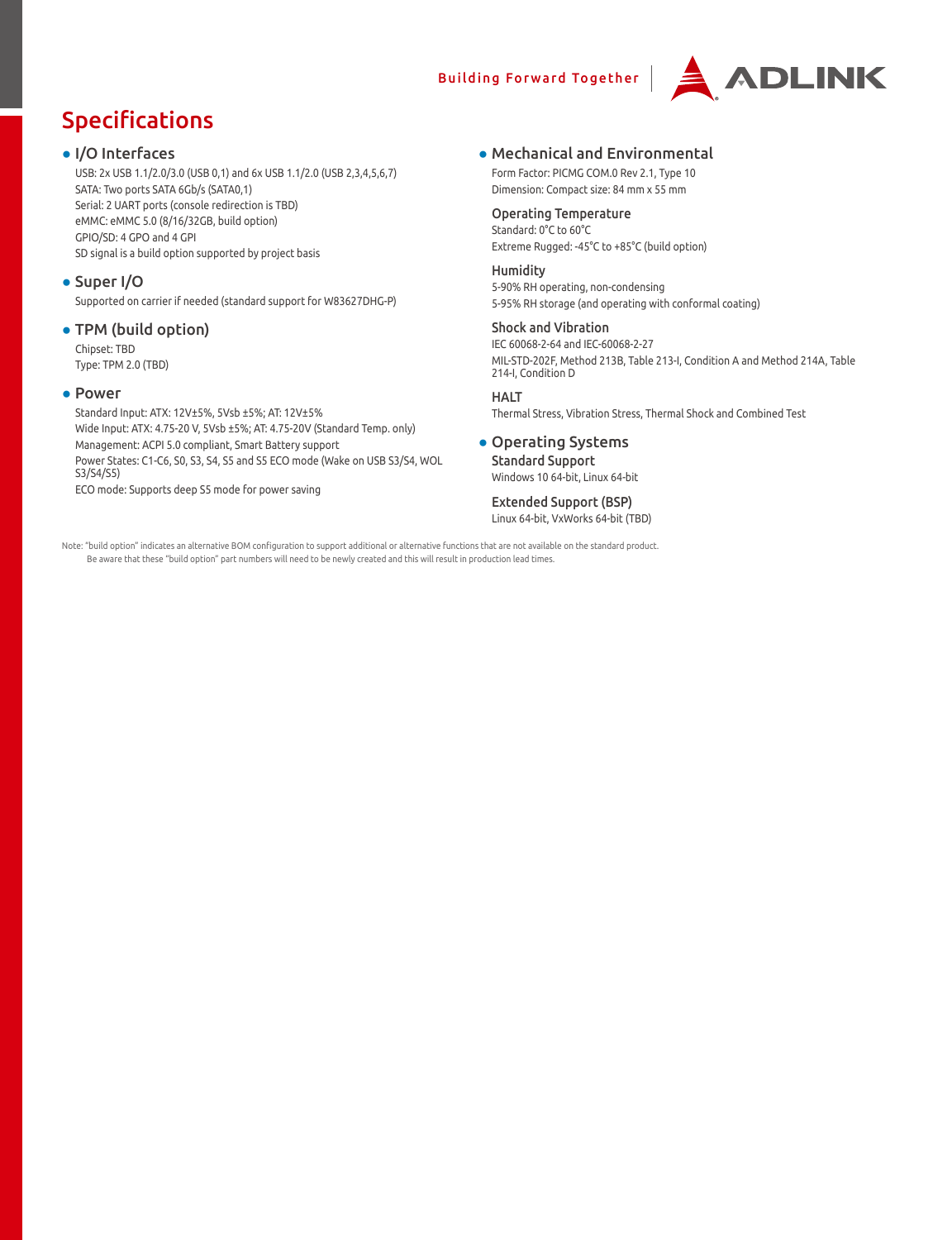

## Functional Diagram